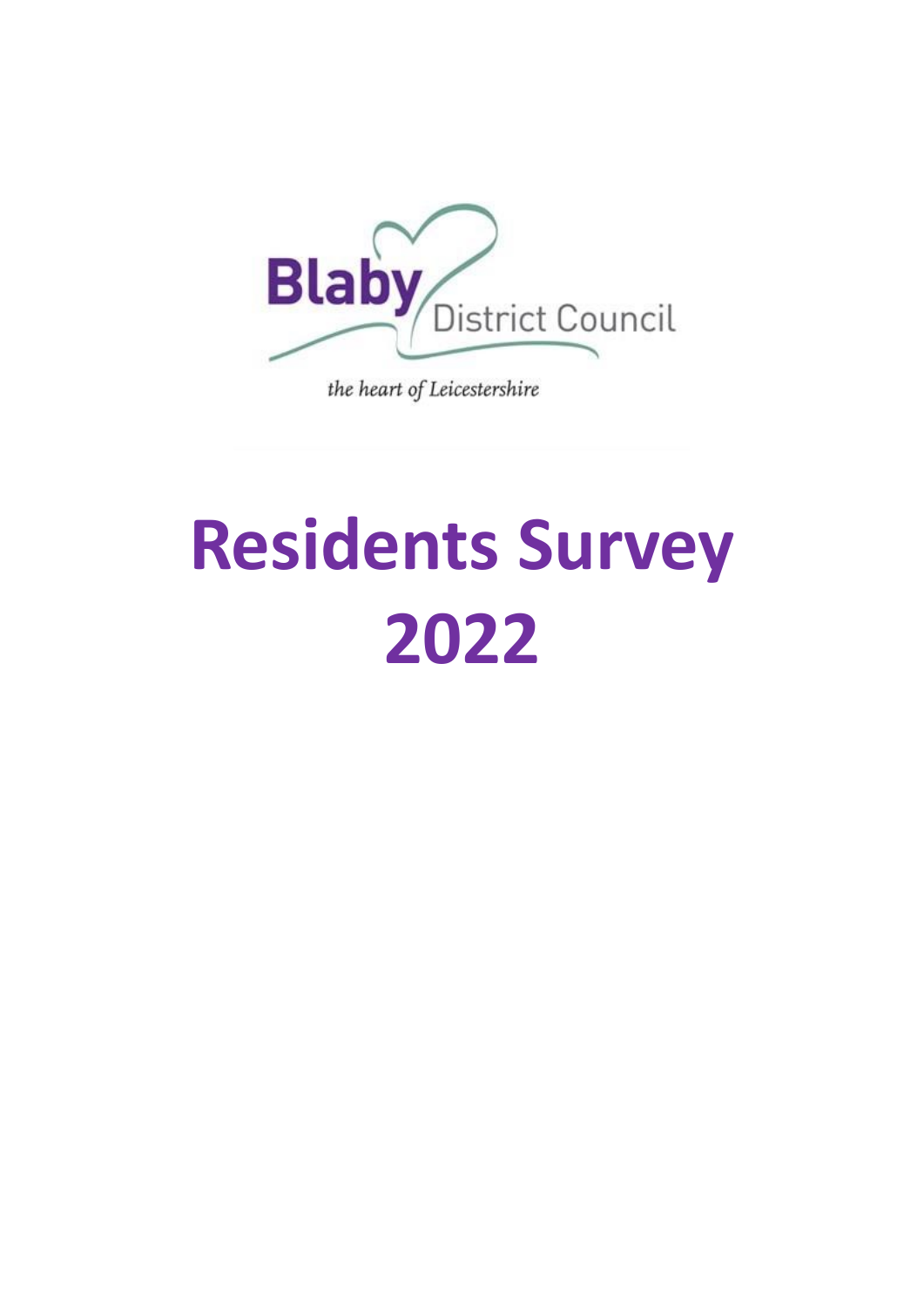### Contents<br>Responses

| Overall, how satisfied are you with the way Blaby District Council runs their    |  |
|----------------------------------------------------------------------------------|--|
| To what extent do you think that Blaby District Council acts on the concerns of  |  |
| How satisfied are you about how you can get involved in your local area and      |  |
|                                                                                  |  |
| How well informed do you think the Council keeps residents about the services    |  |
|                                                                                  |  |
|                                                                                  |  |
|                                                                                  |  |
| Your local area is a place where people from different ethnic backgrounds get on |  |
|                                                                                  |  |
|                                                                                  |  |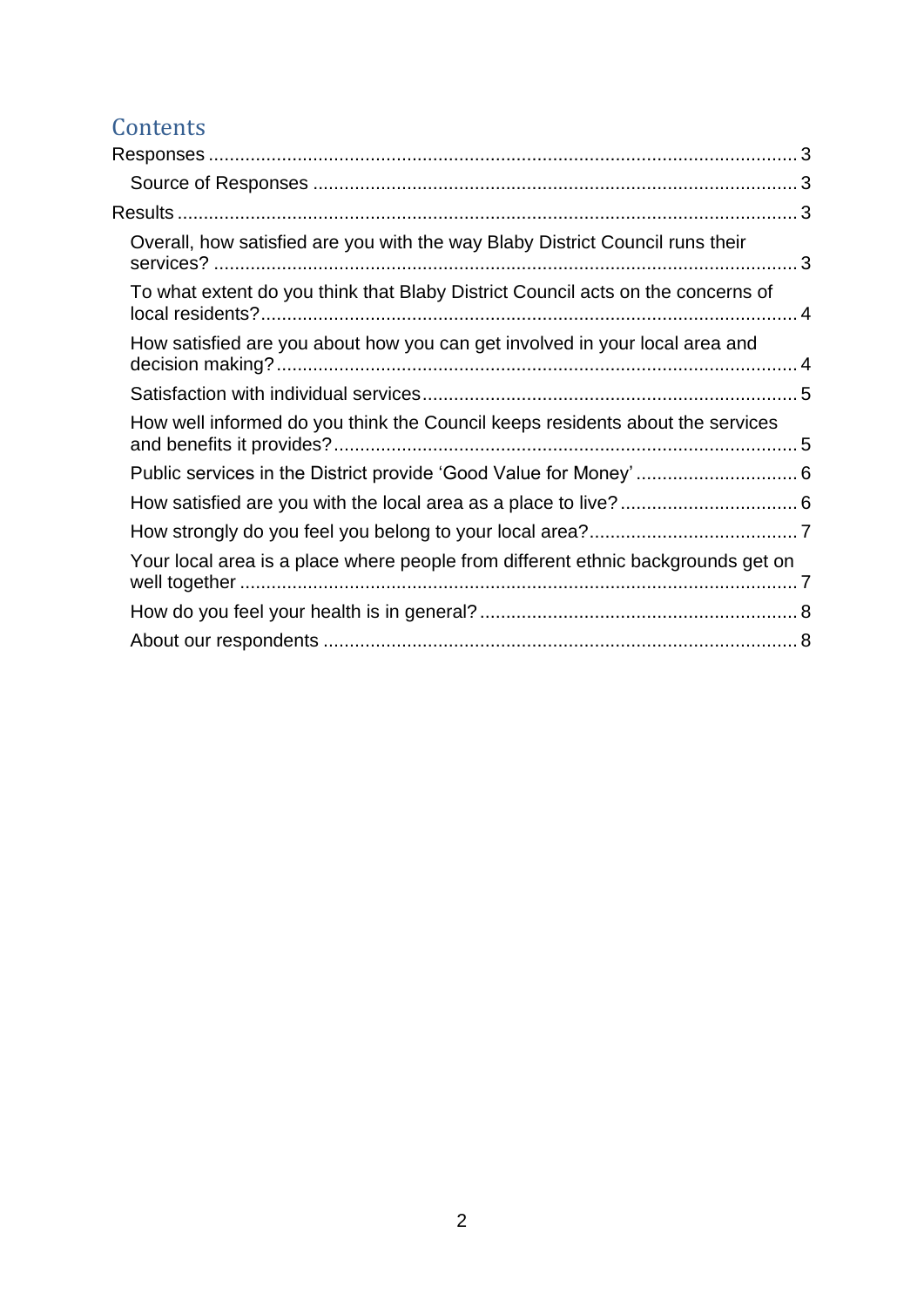## Residents Survey 2022

#### <span id="page-2-0"></span>**Responses**

The Blaby District Council Residents Survey took place between January and February 2022.

We received 1804 responses to the survey.

#### <span id="page-2-1"></span>**Source of Responses**

The survey was distributed to residents via direct email, social media (Facebook, Twitter etc), on our website and hardcopy. Our response rates were as follows:

| <b>Hard Copy</b> | 1%  |
|------------------|-----|
| Website          | 5%  |
| Social Media     | 7%  |
| Direct E Mail    | 87% |

#### <span id="page-2-2"></span>**Results**

#### <span id="page-2-3"></span>**Overall, how satisfied are you with the way Blaby District Council runs their services?**



In 2022 63.5% were very/satisfied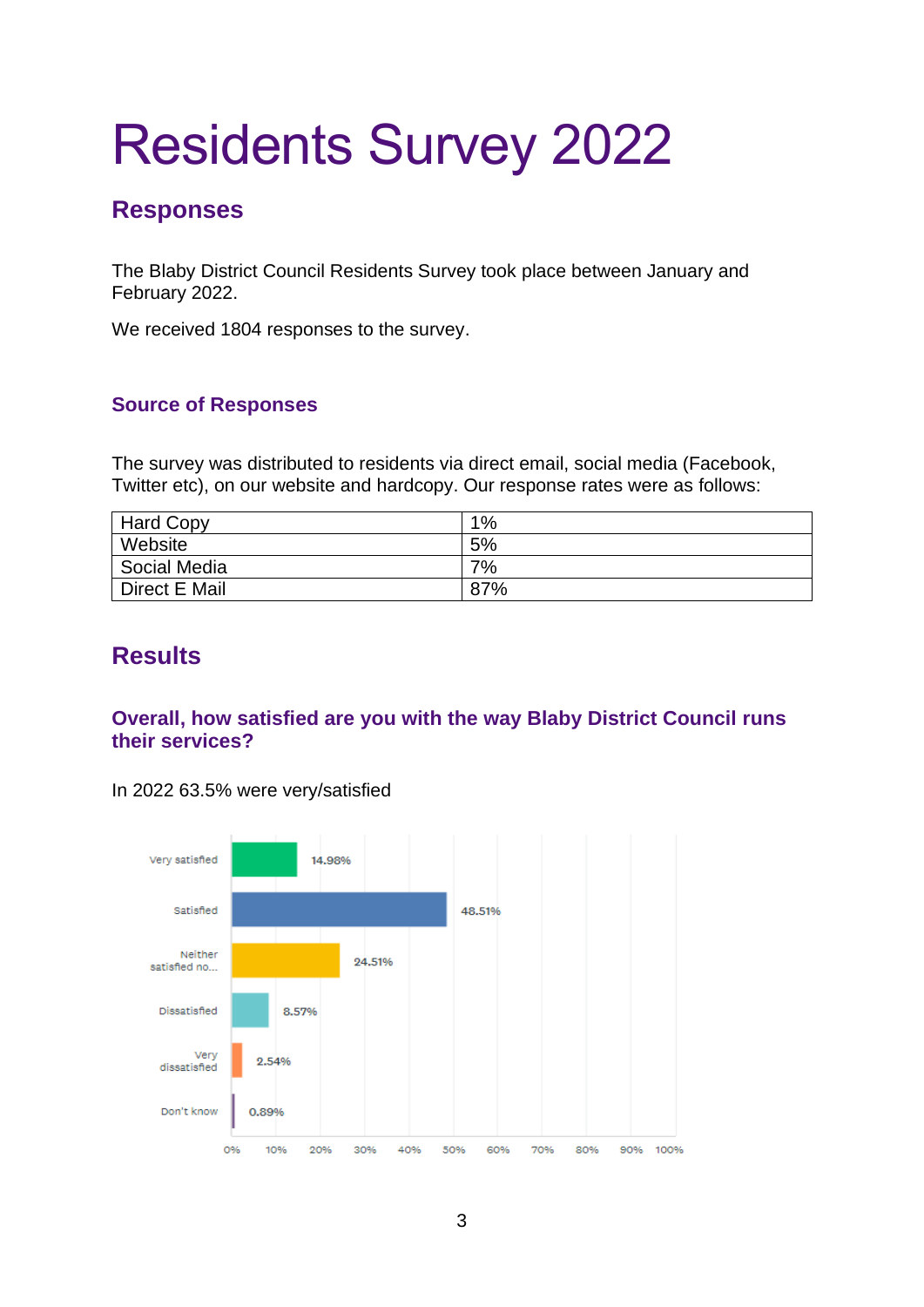#### <span id="page-3-0"></span>**To what extent do you think that Blaby District Council acts on the concerns of local residents?**



#### <span id="page-3-1"></span>**How satisfied are you about how you can get involved in your local area and decision making?**

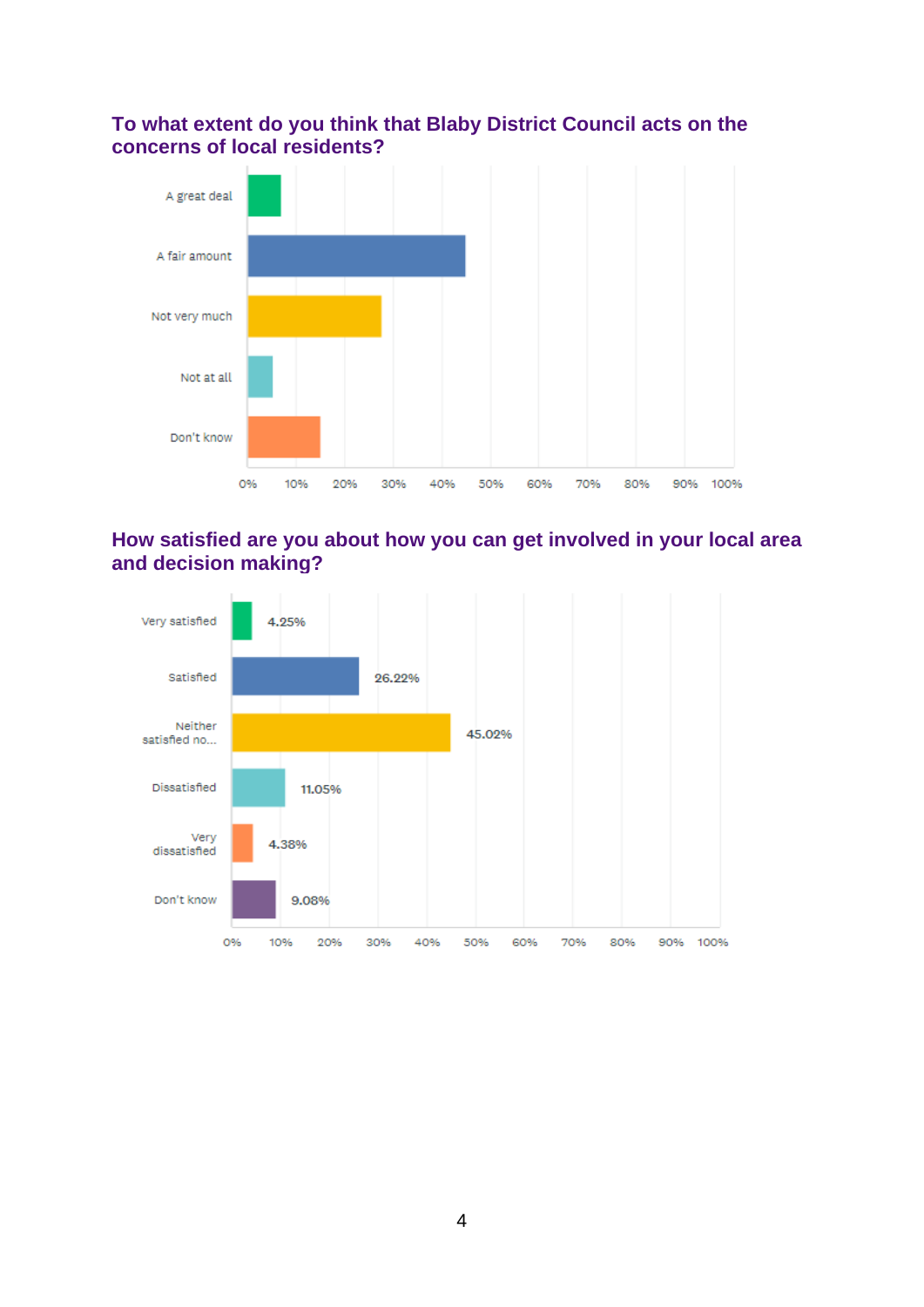#### <span id="page-4-0"></span>**Satisfaction with individual services**

|                                                    | 2022  |
|----------------------------------------------------|-------|
| Keeping public areas clear of<br>litter and refuse | 69%   |
| Refuse collection                                  | 84.4% |
| Doorstep recycling                                 | 82.2% |
| Sports and leisure facilities                      | 49.4% |
| Parks and open spaces                              | 79%   |
| Dealing with crime and ASB                         | 44.2% |
| Car parking                                        | 42.5% |

<span id="page-4-1"></span>**How well informed do you think the Council keeps residents about the services and benefits it provides?**

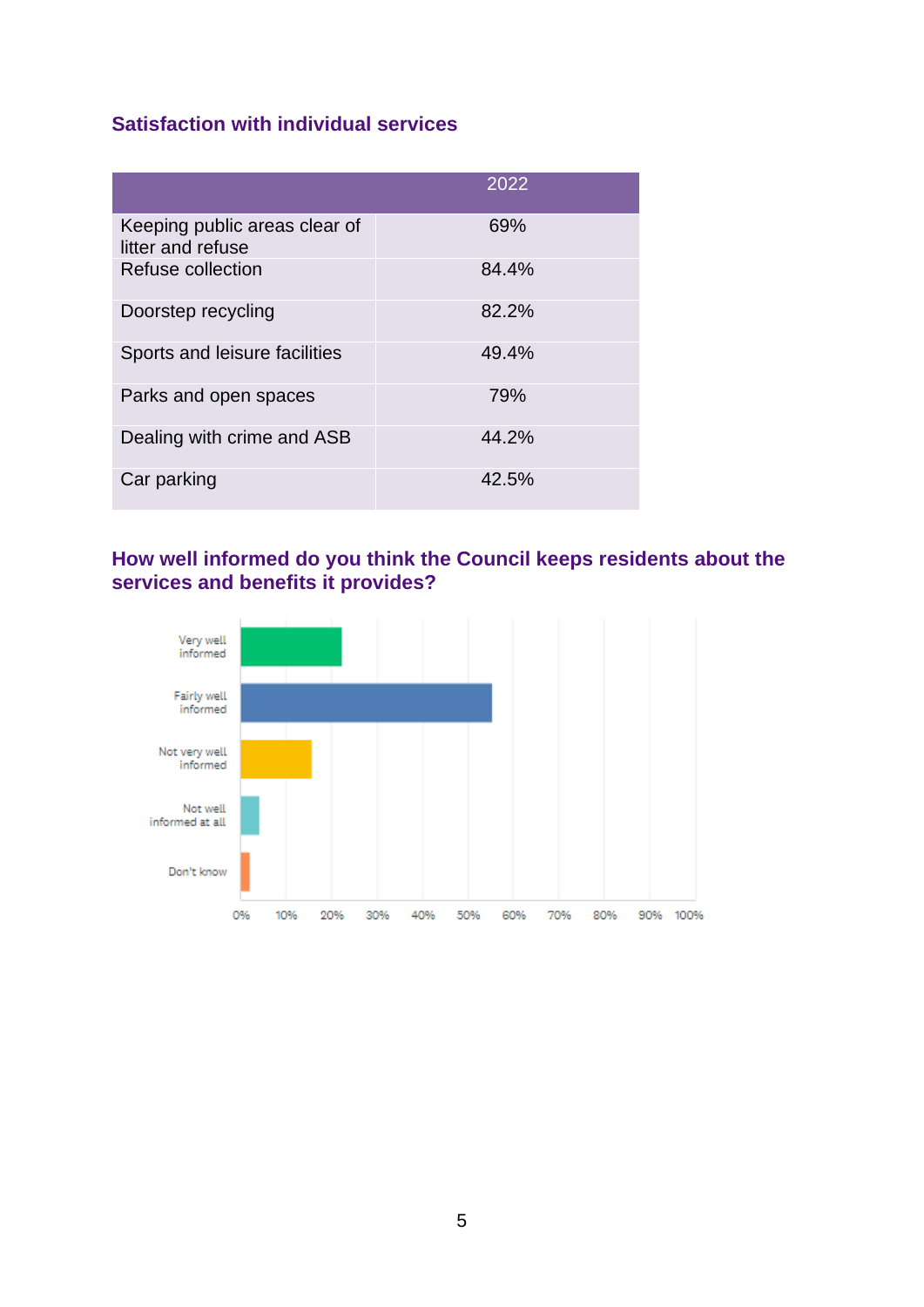

#### <span id="page-5-0"></span>**Public services in the District provide 'Good Value for Money'**

<span id="page-5-1"></span>

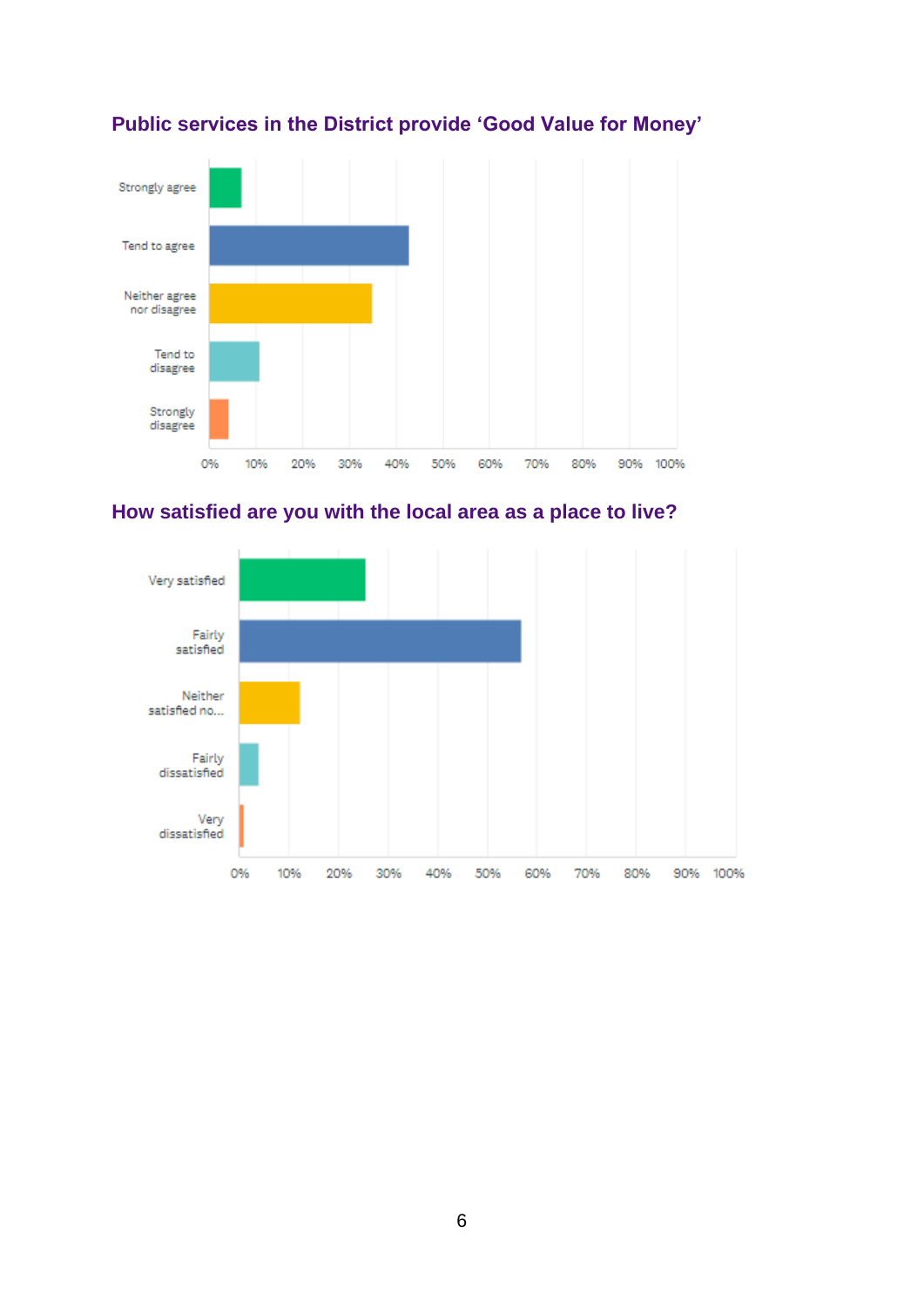#### <span id="page-6-0"></span>**How strongly do you feel you belong to your local area?**



#### <span id="page-6-1"></span>**Your local area is a place where people from different ethnic backgrounds get on well together**